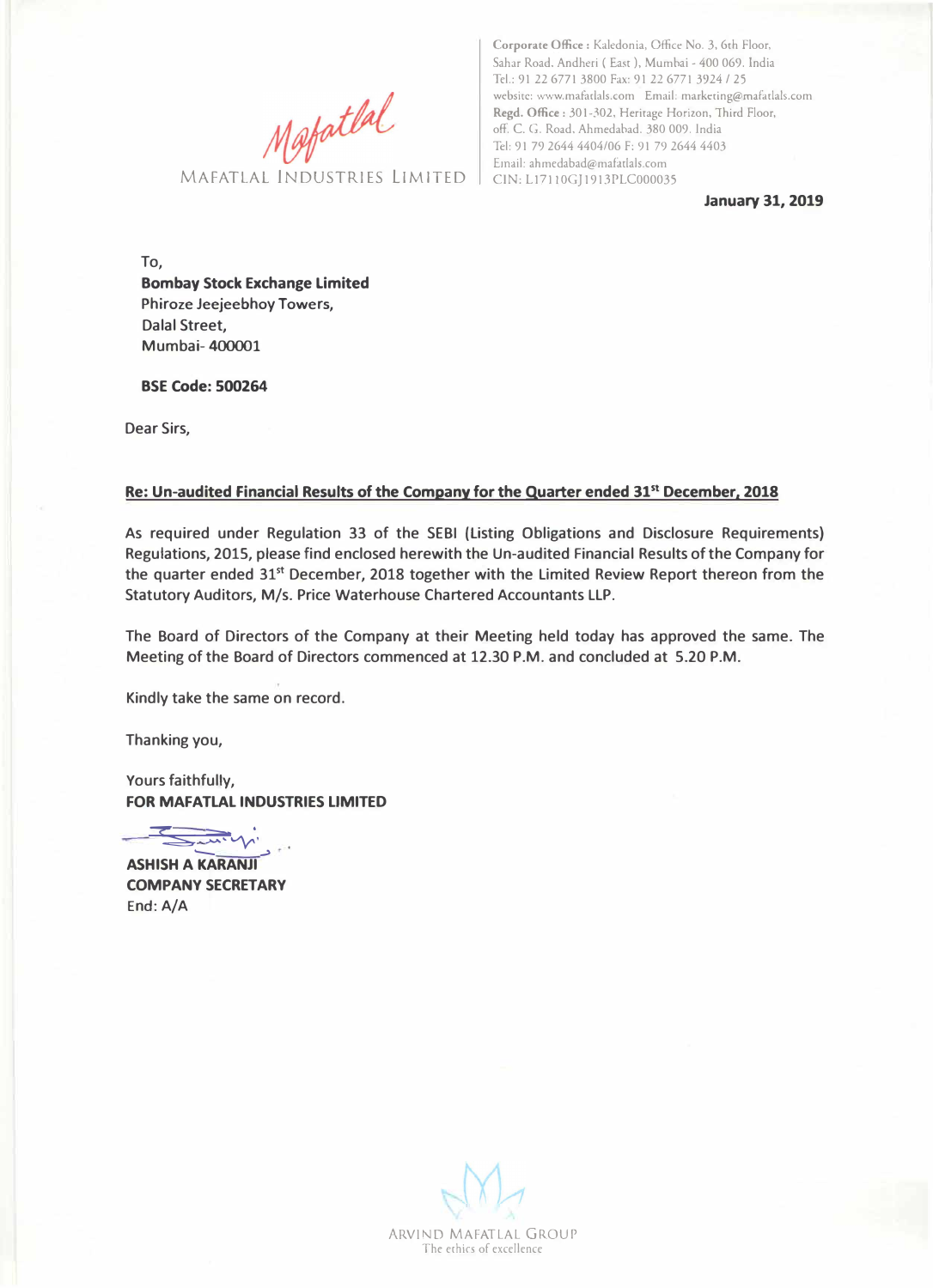#### **MAFATLAL INDUSTRIES LIMITED**  Regd. Office: 301-302, Heritage Horizon, 3rd Floor, Off C. G. Road, Navrangpura, Ahmedabad • 380 009. **Tel:079-26444404-06, Fax:079-26444403, Website:www.mafatlals.com,**  Email:a hmedabad@mafatlals.com, GIN L 17110GJ1913PLC000035

### STATEMENT OF STANDALONE UNAUDITED FINANCIAL RESULTS FOR THE QUARTER AND NINE MONTHS ENDED 31ST DECEMBER, 2018

( Rs. in Lakhs )

| PARTICULARS<br>Revenue from operations<br>Total Revenue $(a + b)$<br>Cost of materials consumed<br>Purchases of stock-in-trade<br>Changes in inventories of finished goods, work-in-progress and stock-in-trade<br>Employee benefits expense<br>Finance costs (Net)<br>Deprecialion and amortisation expense<br>Other expenses<br>Total expenses | 31st December, 2018<br>Unaudited<br>23.053.78<br>538.78<br>23,592.56<br>7,643.88<br>8,753.99<br>(154.64)<br>3,007.72<br>764.54<br>899.27<br>5.494.94                                                                                                                                                                                                                                                                                                                                                                                                                                                                                                                                                                             | 30th September, 2018<br>Unaudited<br>23,371.58<br>1,182.02<br>24,553.60<br>8,087.44<br>8,286.81<br>79.95<br>3,146.22<br>774.26 | 31st December, 2017<br>Unaudited<br>27,189.69<br>500.92<br>27,690.61<br>8,669.25<br>7,243.85<br>2.154.97<br>3,358.67 | 31st December, 2018<br>Unaudited<br>77,691.26<br>2,391.96<br>80,083.22<br>25,525.44<br>28,659.02<br>342.92 | 31st December, 2017<br>Unaudited<br>88,482.95<br>2,144.39<br>90,627.34<br>28,987.19<br>28,884.00<br>581.50 | 31st March, 2018<br>Audited<br>116,760.04<br>39,172.50<br>38,290.98 |
|--------------------------------------------------------------------------------------------------------------------------------------------------------------------------------------------------------------------------------------------------------------------------------------------------------------------------------------------------|----------------------------------------------------------------------------------------------------------------------------------------------------------------------------------------------------------------------------------------------------------------------------------------------------------------------------------------------------------------------------------------------------------------------------------------------------------------------------------------------------------------------------------------------------------------------------------------------------------------------------------------------------------------------------------------------------------------------------------|--------------------------------------------------------------------------------------------------------------------------------|----------------------------------------------------------------------------------------------------------------------|------------------------------------------------------------------------------------------------------------|------------------------------------------------------------------------------------------------------------|---------------------------------------------------------------------|
|                                                                                                                                                                                                                                                                                                                                                  |                                                                                                                                                                                                                                                                                                                                                                                                                                                                                                                                                                                                                                                                                                                                  |                                                                                                                                |                                                                                                                      |                                                                                                            |                                                                                                            | 3,289 59<br>120,049.63                                              |
|                                                                                                                                                                                                                                                                                                                                                  |                                                                                                                                                                                                                                                                                                                                                                                                                                                                                                                                                                                                                                                                                                                                  |                                                                                                                                |                                                                                                                      |                                                                                                            |                                                                                                            |                                                                     |
|                                                                                                                                                                                                                                                                                                                                                  |                                                                                                                                                                                                                                                                                                                                                                                                                                                                                                                                                                                                                                                                                                                                  |                                                                                                                                |                                                                                                                      |                                                                                                            |                                                                                                            |                                                                     |
|                                                                                                                                                                                                                                                                                                                                                  |                                                                                                                                                                                                                                                                                                                                                                                                                                                                                                                                                                                                                                                                                                                                  |                                                                                                                                |                                                                                                                      |                                                                                                            |                                                                                                            |                                                                     |
|                                                                                                                                                                                                                                                                                                                                                  |                                                                                                                                                                                                                                                                                                                                                                                                                                                                                                                                                                                                                                                                                                                                  |                                                                                                                                |                                                                                                                      |                                                                                                            |                                                                                                            |                                                                     |
|                                                                                                                                                                                                                                                                                                                                                  |                                                                                                                                                                                                                                                                                                                                                                                                                                                                                                                                                                                                                                                                                                                                  |                                                                                                                                |                                                                                                                      |                                                                                                            |                                                                                                            |                                                                     |
|                                                                                                                                                                                                                                                                                                                                                  |                                                                                                                                                                                                                                                                                                                                                                                                                                                                                                                                                                                                                                                                                                                                  |                                                                                                                                |                                                                                                                      |                                                                                                            |                                                                                                            |                                                                     |
|                                                                                                                                                                                                                                                                                                                                                  |                                                                                                                                                                                                                                                                                                                                                                                                                                                                                                                                                                                                                                                                                                                                  |                                                                                                                                |                                                                                                                      |                                                                                                            |                                                                                                            |                                                                     |
|                                                                                                                                                                                                                                                                                                                                                  |                                                                                                                                                                                                                                                                                                                                                                                                                                                                                                                                                                                                                                                                                                                                  |                                                                                                                                |                                                                                                                      |                                                                                                            |                                                                                                            | 1.081.54                                                            |
|                                                                                                                                                                                                                                                                                                                                                  |                                                                                                                                                                                                                                                                                                                                                                                                                                                                                                                                                                                                                                                                                                                                  |                                                                                                                                |                                                                                                                      | 9,528.66                                                                                                   | 10,138.65                                                                                                  | 13.457.62                                                           |
|                                                                                                                                                                                                                                                                                                                                                  |                                                                                                                                                                                                                                                                                                                                                                                                                                                                                                                                                                                                                                                                                                                                  |                                                                                                                                | 773.83                                                                                                               | 2.261.06                                                                                                   | 2,314.64                                                                                                   | 3,108.54                                                            |
|                                                                                                                                                                                                                                                                                                                                                  |                                                                                                                                                                                                                                                                                                                                                                                                                                                                                                                                                                                                                                                                                                                                  | 900.48                                                                                                                         | 902.47                                                                                                               | 2,695.08                                                                                                   | 2,652.55                                                                                                   | 3,610.59                                                            |
|                                                                                                                                                                                                                                                                                                                                                  |                                                                                                                                                                                                                                                                                                                                                                                                                                                                                                                                                                                                                                                                                                                                  | 5,994.06                                                                                                                       | 6,362.01                                                                                                             | 17,794.61                                                                                                  | 20,293.59                                                                                                  | 25.522.68                                                           |
|                                                                                                                                                                                                                                                                                                                                                  | 26,409.70                                                                                                                                                                                                                                                                                                                                                                                                                                                                                                                                                                                                                                                                                                                        | 27,269.22                                                                                                                      | 29,465.05                                                                                                            | 86,806.79                                                                                                  | 93,852.12                                                                                                  | 124,244.45                                                          |
| (Loss) before exceptional items and tax $(1 - 2)$                                                                                                                                                                                                                                                                                                | (2,817.14)                                                                                                                                                                                                                                                                                                                                                                                                                                                                                                                                                                                                                                                                                                                       | (2,715.62)                                                                                                                     | (1,774.44)                                                                                                           | (6, 723.57)                                                                                                | (3, 224.78)                                                                                                | (4, 194.82)                                                         |
|                                                                                                                                                                                                                                                                                                                                                  |                                                                                                                                                                                                                                                                                                                                                                                                                                                                                                                                                                                                                                                                                                                                  | (805.23)                                                                                                                       |                                                                                                                      | (805.23)                                                                                                   |                                                                                                            |                                                                     |
|                                                                                                                                                                                                                                                                                                                                                  |                                                                                                                                                                                                                                                                                                                                                                                                                                                                                                                                                                                                                                                                                                                                  | (3,520.85)                                                                                                                     | (1, 774.44)                                                                                                          | (7, 528.80)                                                                                                | (3, 224.78)                                                                                                | (4, 194.82)                                                         |
|                                                                                                                                                                                                                                                                                                                                                  |                                                                                                                                                                                                                                                                                                                                                                                                                                                                                                                                                                                                                                                                                                                                  |                                                                                                                                |                                                                                                                      |                                                                                                            |                                                                                                            |                                                                     |
|                                                                                                                                                                                                                                                                                                                                                  |                                                                                                                                                                                                                                                                                                                                                                                                                                                                                                                                                                                                                                                                                                                                  |                                                                                                                                |                                                                                                                      |                                                                                                            |                                                                                                            |                                                                     |
|                                                                                                                                                                                                                                                                                                                                                  |                                                                                                                                                                                                                                                                                                                                                                                                                                                                                                                                                                                                                                                                                                                                  |                                                                                                                                |                                                                                                                      | $\sim$                                                                                                     |                                                                                                            |                                                                     |
|                                                                                                                                                                                                                                                                                                                                                  |                                                                                                                                                                                                                                                                                                                                                                                                                                                                                                                                                                                                                                                                                                                                  | $\mathcal{L}^{\mathcal{L}}$                                                                                                    |                                                                                                                      | $\sim$                                                                                                     | v.                                                                                                         | 17.00                                                               |
|                                                                                                                                                                                                                                                                                                                                                  | C.                                                                                                                                                                                                                                                                                                                                                                                                                                                                                                                                                                                                                                                                                                                               | $\mathcal{L}^{\mathcal{I}}$                                                                                                    |                                                                                                                      | $\omega$                                                                                                   | C.                                                                                                         | 17.00                                                               |
|                                                                                                                                                                                                                                                                                                                                                  |                                                                                                                                                                                                                                                                                                                                                                                                                                                                                                                                                                                                                                                                                                                                  | (3,520.85)                                                                                                                     | (1, 954.44)                                                                                                          | (7,528.80)                                                                                                 | (3, 224.78)                                                                                                | (4, 177.82)                                                         |
|                                                                                                                                                                                                                                                                                                                                                  |                                                                                                                                                                                                                                                                                                                                                                                                                                                                                                                                                                                                                                                                                                                                  |                                                                                                                                |                                                                                                                      |                                                                                                            |                                                                                                            |                                                                     |
|                                                                                                                                                                                                                                                                                                                                                  |                                                                                                                                                                                                                                                                                                                                                                                                                                                                                                                                                                                                                                                                                                                                  |                                                                                                                                |                                                                                                                      |                                                                                                            |                                                                                                            |                                                                     |
|                                                                                                                                                                                                                                                                                                                                                  | 3,574.76                                                                                                                                                                                                                                                                                                                                                                                                                                                                                                                                                                                                                                                                                                                         | (2,600.59)                                                                                                                     | 10.341.24                                                                                                            | (6, 565, 11)                                                                                               | 22.920.10                                                                                                  | 25,351 54                                                           |
|                                                                                                                                                                                                                                                                                                                                                  | 8.33                                                                                                                                                                                                                                                                                                                                                                                                                                                                                                                                                                                                                                                                                                                             | 9.41                                                                                                                           | 0.44                                                                                                                 | 23.70                                                                                                      | (12.21)                                                                                                    | 32 54                                                               |
|                                                                                                                                                                                                                                                                                                                                                  | 765.95                                                                                                                                                                                                                                                                                                                                                                                                                                                                                                                                                                                                                                                                                                                           | (6, 112.03)                                                                                                                    | 8,387.24                                                                                                             | (14, 070.21)                                                                                               | 19,683.11                                                                                                  | 21,206.26                                                           |
|                                                                                                                                                                                                                                                                                                                                                  |                                                                                                                                                                                                                                                                                                                                                                                                                                                                                                                                                                                                                                                                                                                                  |                                                                                                                                |                                                                                                                      |                                                                                                            |                                                                                                            |                                                                     |
|                                                                                                                                                                                                                                                                                                                                                  |                                                                                                                                                                                                                                                                                                                                                                                                                                                                                                                                                                                                                                                                                                                                  |                                                                                                                                |                                                                                                                      |                                                                                                            |                                                                                                            | 1.391.28<br>78,449.24                                               |
|                                                                                                                                                                                                                                                                                                                                                  |                                                                                                                                                                                                                                                                                                                                                                                                                                                                                                                                                                                                                                                                                                                                  |                                                                                                                                |                                                                                                                      |                                                                                                            |                                                                                                            |                                                                     |
|                                                                                                                                                                                                                                                                                                                                                  | (20.25)                                                                                                                                                                                                                                                                                                                                                                                                                                                                                                                                                                                                                                                                                                                          | $-31$                                                                                                                          | (14.05)                                                                                                              | (54.11)                                                                                                    | (23.18)                                                                                                    | (30.03)                                                             |
|                                                                                                                                                                                                                                                                                                                                                  | Exceptional items (Refer note no. 3)<br>(Loss) before tax $(3 - 4)$<br>Deferred tax (charge) / credit<br>Total tax expense (net)<br>Net (Loss) for the period $(5 - 6)$<br>Other comprehensive income<br>Items that will not be reclassified to profit or loss<br>Gain / (Loss) on Fair value of Investments<br>Actuarial Gain / (Loss) on Defined Benefit Ptans (net of tax)<br>Total comprehensive income for the period $(7 + 8)$<br>Paid-up equity share capital (face value of Rs. 10/- per share)<br>Other Equity (excluding revaluation reserve)<br>(Loss) per share [face value of Rs. 10/- per share] (not annual<br>Basic and Diluted<br>$\sqrt{2}$<br>See accompanying notes to the Financial Results<br>ec<br>Mumbal | 1,391.28<br>Andre Chartered Accounty                                                                                           | (2, 817.14)<br>(2,817.14)<br>1,391.28                                                                                | (180.00)<br>(180.00)<br>1,391.28                                                                           | 1,391.28                                                                                                   | 1,391.28                                                            |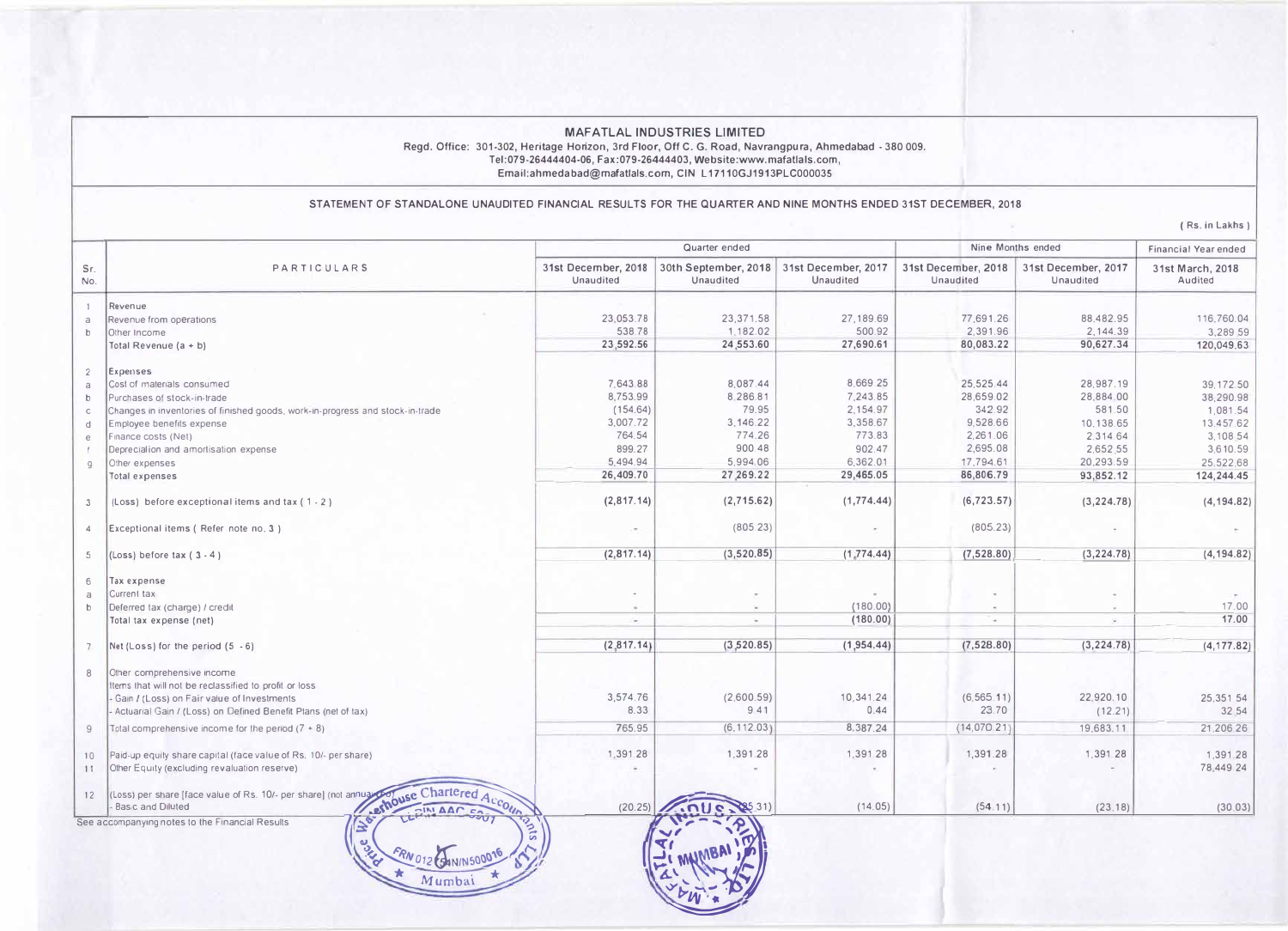## **NOTES**

- 1. The results of the quarter and nine months ended 31st December, 2018 were reviewed by the Audit Committee and approved by the Board of Directors of the Company, at its meeting held on 31<sup>s</sup> t January, 2019. They have been subjected to limited review by the statutory auditors.
- 2. During the quarter ended 30<sup>th</sup> September 2018, the Hon'ble Bombay High Court passed an order partially allowing the Writ Petition No.2982 of 2016 filed by the Company. The demand notice of Rs.454.35 crores issued by the Collector, Mumbai City in respect of part of the Mazagaon land (developable land) has been set aside in line with earlier decision of the Hon'ble Bombay High Court on the similar issue in other matters. The said earlier decision of the Hon'ble Bombay High Court on the same issue has been challenged by the State Government in the Hon'ble Supreme Court by filing Special Leave Petition (SLP) in which the Company has also been made one of the respondents. In the SLP filed by the Company against the aforesaid Order, in so far as it relates to rejection of the claim of the Company for non-cash compensation benefit (TOR) against surrender of a part of land at Mazagaon (reserved land) to Municipal Corporation of Greater Mumbai (MCGCM) has been dismissed by the Hon'ble Supreme Court, with liberty to the Company to explore the alternative remedies available to it in accordance with law. As legally advised, against the aforesaid Order of the Hon'ble Bombay High Court denying TOR benefits to the Company against surrender of Reserved Land, the Company has filed a review petition in the Hon'ble Bombay High Court.
- 3. As a part of cost rationalisation initiative undertaken by the Company, in the quarter ended  $30<sup>th</sup>$ September, 2018, it had entered in to an agreement with Workers' Union at its Navsari location to reduce its workforce and accordingly has recognized Rs. 805.23 lakhs as expense towards exgratia payments to its impacted workers as full and final settlement. The same has been disclosed as an exceptional item for the quarter ended  $30^{\text{th}}$  September, 2018 and nine months ended 31st December, 2018. Subsequently, the Company has entered into another agreement with Union (Navsari location) in January, 2019, offering an ex-gratia payment to its concerned workmen as a full and final settlement, which will be recognised as an expenditure in the quarter, when incurred, of current financial year.
- 4. Effective 1<sup>st</sup> April, 2018, the Company has adopted Ind AS 115. The comparative information is not restated in standalone financial results. The adoption of this standard does not have any material impact to the standalone financial results of the Company.
- 5. The Company has identified Textile Business as its only primary reportable segment in accordance with the requirements of Ind AS 108, 'Operating Segments'. Accordingly, no separate segment information has been provided.
- 6. Previous period's figures have been reclassified, wherever necessary, to correspond with those of the current period.

Chartered Ac Mumba

Place: Mumbai Date: 31<sup>st</sup> January, 2019 **For and on behalf of the Board, For MAFATLAL INDUSTRIES LIMITED** 

*11----1�* 

**H. A. MAFATLAL CHAIRMAN**  DIN: 00009872